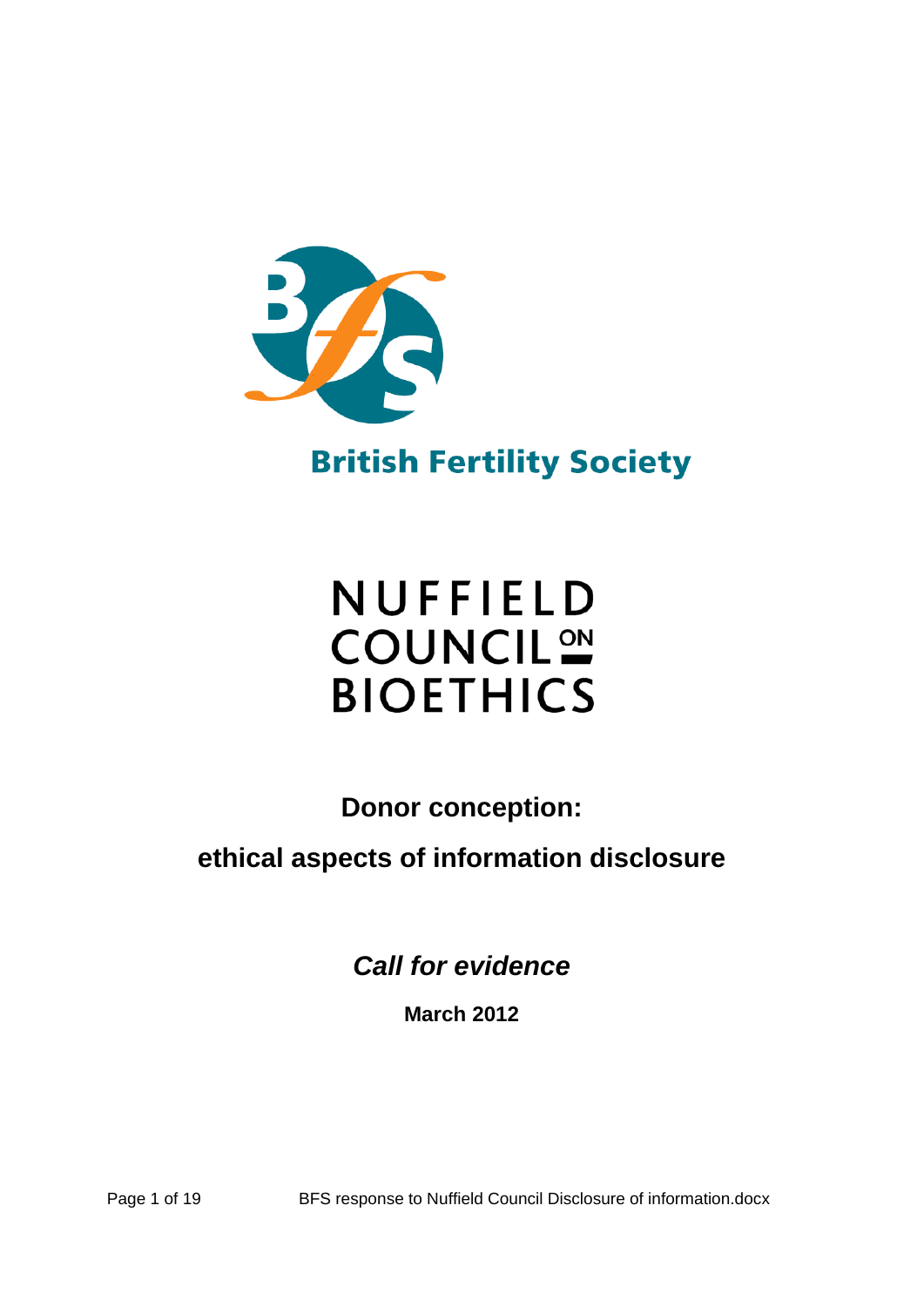This document represents the British Fertility Society (BFS) response to the Nuffield Council on Bioethics, Donor conception:ethical aspects of information disclosure, Call for Evidence paper.

The British Fertility Society is a multi-disciplinary organization representing professionals with an interest in reproductive medicine. The objectives of the society are:

- To promote high quality practice in the provision of fertility treatment.
- To provide a common forum for members of various disciplines having an interest in the science and treatment of infertility.
- To promote high quality scientific and clinical research in the causes and treatment of infertility.
- To provide professional leadership in the provision and regulation of infertility services.
- To promote the increase of NHS funding for and equity of access to fertility treatments.

The disclosure of information in the context of families created through assisted reproduction using donated gametes and embryos or surrogacy is an important part of the workload of BFS members and as such the society has an interest in this consultation paper.

This document is submitted by the Honorary Secretary whose contact details are:

Mrs Alison McTavish c/o British Fertility Society Secretariat 22 Apex Court Woodlands Bradley Stoke BS32 4JT

bfs@bioscientifica.com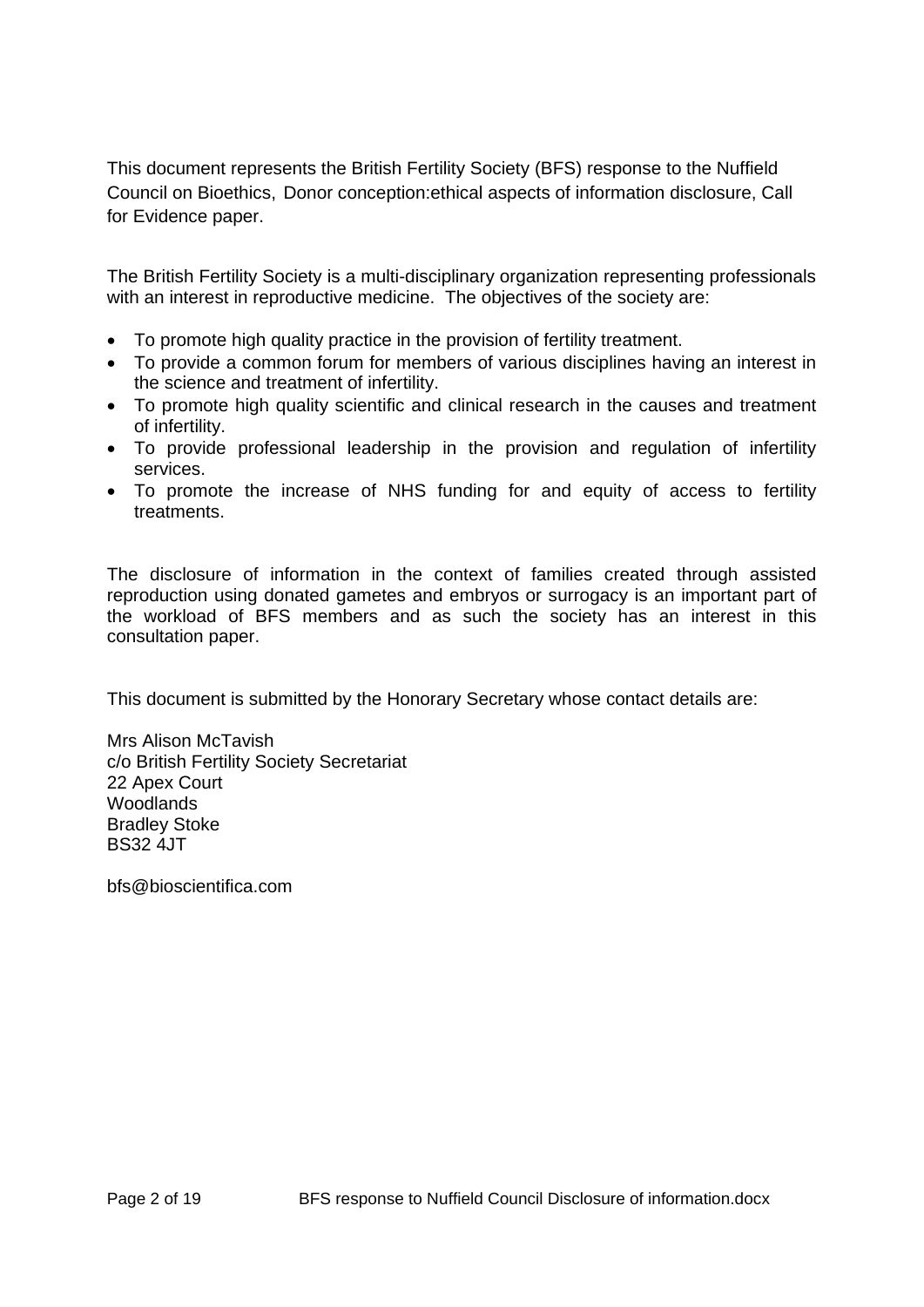# **Consultation questions**

In order to inform and support the Working Party's deliberations, the Council would like to invite anyone with an interest (personal, professional or general) in this field to contribute views, examples and evidence within the scope of the terms of reference. The questions on which the Council is particularly interested in hearing your views are set out below. **Please feel free to answer any or all of these questions, or to give your views in any other way on the issues within the scope of the terms of reference**. Where possible, it would help us if you could explain the reasoning behind your answers.

#### *What ethical concerns arise in the disclosure, or not, of information in connection with donor conception?*

#### 1a Establishing children's rights as paramount

The primary ethical concern is the welfare of any children born as a result of donor conception. Currently there are regulatory standards regarding the care of, and information provided by, donors and recipients. However there is not the same level of regulation in place regarding the availability of information for donor-conceived children about their genetic background. The BFS would support a review of the current situation in order to bring this area of family building in line with the rest of UK legislation concerning children.

#### 1b Support Services for those affected

The second ethical issue regarding disclosure is the lack of support services for all parties in donor conception – donors, parents and offspring. Not all people seeking information from the Register will require counselling or support, but evidence from the UK Donor Link service (which attempts to facilitate links between offspring, conceived before the HFEA Register was established, and their donors) shows that many people need support and some need counselling. There is evidence of the support needs of all parties affected by donation.<sup>1, 2,3,4,5</sup> Although the charity Donor Conception Network provides some support (e.g. 'Telling and Talking workshops' for parents), they are unable to offer consistent support, and cannot offer counselling, due to the lack of funding for the work they do. It is already established in law that those seeking information from the Register should be offered a suitable opportunity to receive proper counselling before any information is disclosed, but at present no such support services exist. Recommendations on how to provide such a service, and what the needs of people applying for information from the Register are, has already been documented and widely accepted by the sector following the publication of the British Infertility Counselling Services Report 'Opening the Record"<sup>6</sup> The BFS would support a review of how this service could be provided by the most appropriately trained staff.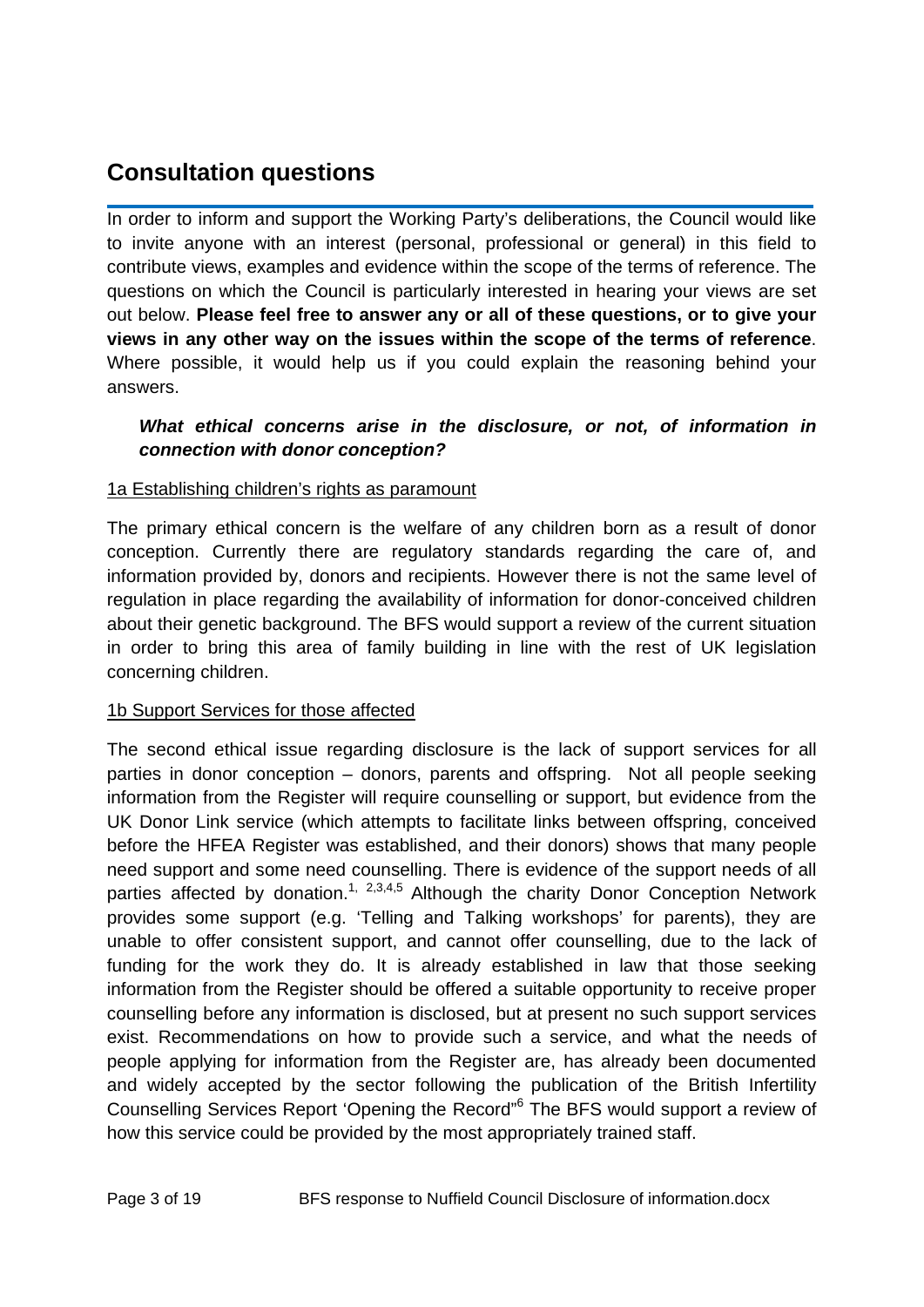### 1c Secrecy

Licensed Treatment Centres are required to inform recipients of the importance of telling their child(ren) about their genetic origins at an early age (HFEA Act as amended 2008). However parents make their own decisions on this. Some will choose to keep this a secret and there is a risk that offspring will find out later in life – with associated emotional harm to the child, the parent/child relationship or of relationship difficulties between the parents when one parent wants to tell and the other doesn't. There is evidence that secrets can be damaging to relationships.  $7,8$ 

#### 1d Retrospective Disclosure

If there are changes in legislation, regulation or guidance, this needs to take account of the needs of all donor-conceived offspring and of donors and their families. The current situation of the year in which you were conceived determining whether or not you have a right to identifying information about your donor, or any information, highlights a discrepancy in rights. There is evidence now of others e.g. the Australian Victoria Law Reform Committee <sup>9</sup> recommending retrospective disclosure of donor's identity with appropriate safeguards in place.

The ethical and legal issue that arises from consideration of granting access rights to origin information to all donor-conceived offspring concerns the consent that donors gave at the time they donated. Prior to April 2005, donors consented to donate eggs and sperm anonymously. Retrospectively granting donor offspring the right to identifying information about their donor without the donor's consent would not be ethical in our view.

Although there is precedent to this in adoption (where birth parents prior to the Adoption Act 1976 relinquished their children for adoption on the understanding at that time that the adopted children would not be able to obtain identifiable information about them), The Adoption Act 1976 gave adoptees in England and Wales the right to see their original birth certificate and obtain other information related to their biological parents. The BFS's view is that it remains the right of individual donors' to decide whether to vary their consent. However, the BFS would welcome and contribute to further debate on the issue of retrospective disclosure.

The changes in legislation regarding the removal of donor anonymity were communicated through various media strategies and donors who donated (anonymously) between 1991 and 2005 can choose to vary their consent in order to reregister as identifiable. The BFS supports this change in legislation and would favour an approach where as part of a centrally funded and administered awareness campaign, individual donors are contacted to ask if they are willing to re-register as identifiable. The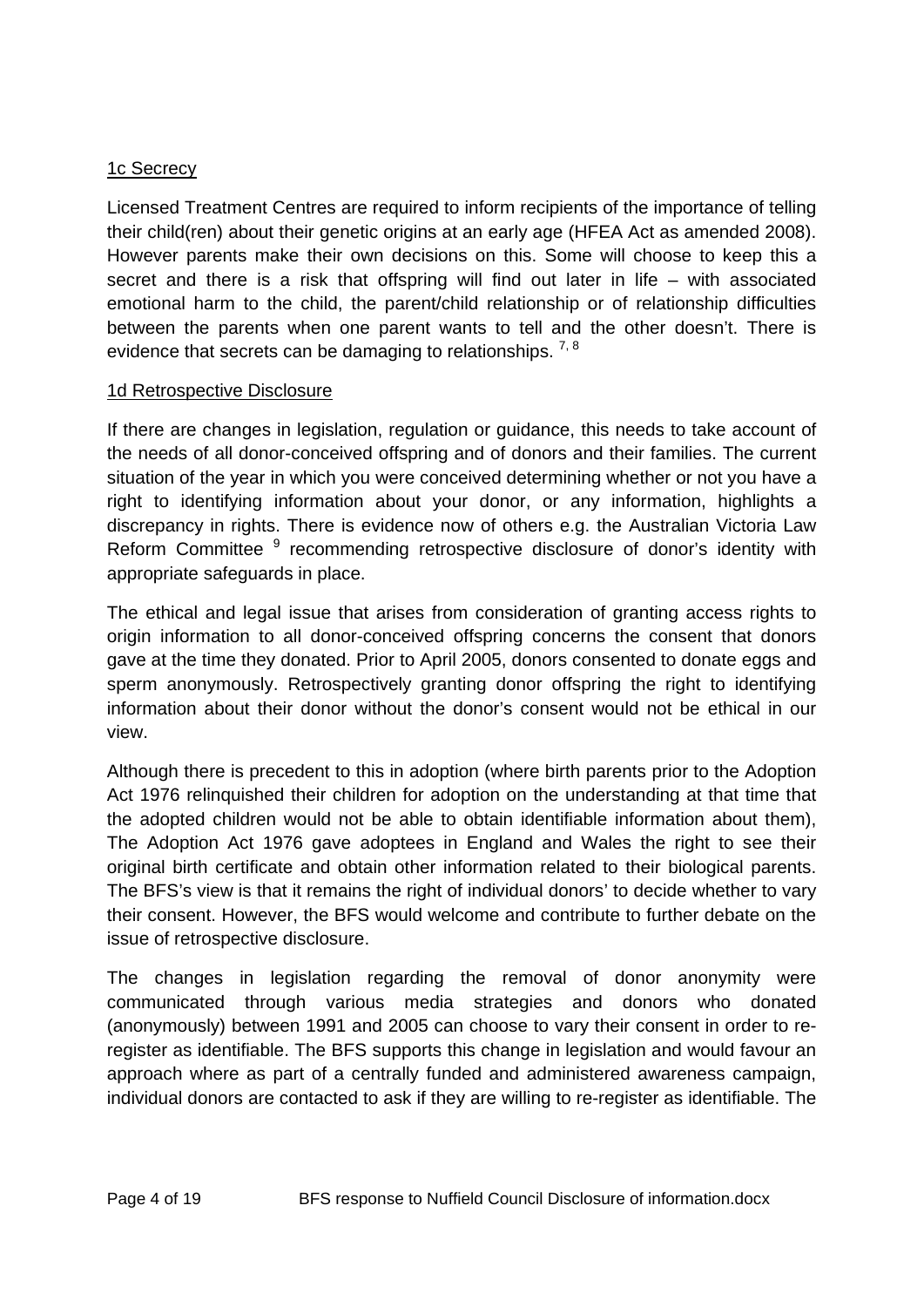BFS strongly feels that the responsibility for undertaking this task should not fall to Licensed Treatment Centres.

#### 1e Support for Parents

In some Licensed Treatment Centres, people undergoing treatment with donor gametes, and donors, can either opt in or opt out of counselling on the implications of this treatment or donation. Mandatory counselling on the social, ethical, medical, legal etc. implications of this treatment and/or donation for donors and recipients would enable them to work through and prepare for the life-long implications of donating or receiving donated gametes or embryos. The BFS supports the role of counselling within assisted conception services and would endorse the need for mandatory counselling for gamete donors and recipients.

### *2. Is the disclosure of a child's donor conception essentially a matter for each individual family to decide? What if there is disagreement within the family? Who else should have a role in making this decision?*

2a. The importance of early disclosure is established in law (Human Fertilisation and Embryology (HFE) Act 1990 (as amended)) and it is a licence condition that clinics inform people having treatment with donor gametes of the importance of this before treatment services are provided and also provide information about how best this can be done. It is usually the counsellors who undertake this task in clinics, and many centres require their patients to take up the offer of counselling so that they are properly prepared and informed. However, as previously noted, this is not the case for all clinics and some recipients and donors will proceed with treatment/donation without a full exploration of these issues. Counsellor's recent practice experience – used to inform the third edition of the British Infertility Counselling Association's Guidelines for Good Practice in Infertility Counselling (2012), suggests:

- Where there is no fertility issue, e.g. with lesbian parents, there is desire and intention to be open;
- Single women who use donor sperm similarly intend to be open with family, friends and resulting children;
- Most heterosexual couples, since identifying information about donors has been available, recognise the need to be open in terms of a person's right to have information about their genetic origin and also to avoid secrecy. However, they often need guidance and support in how to do this. The most difficult issue is breaking the news to family and friends, followed by the realisation that if they are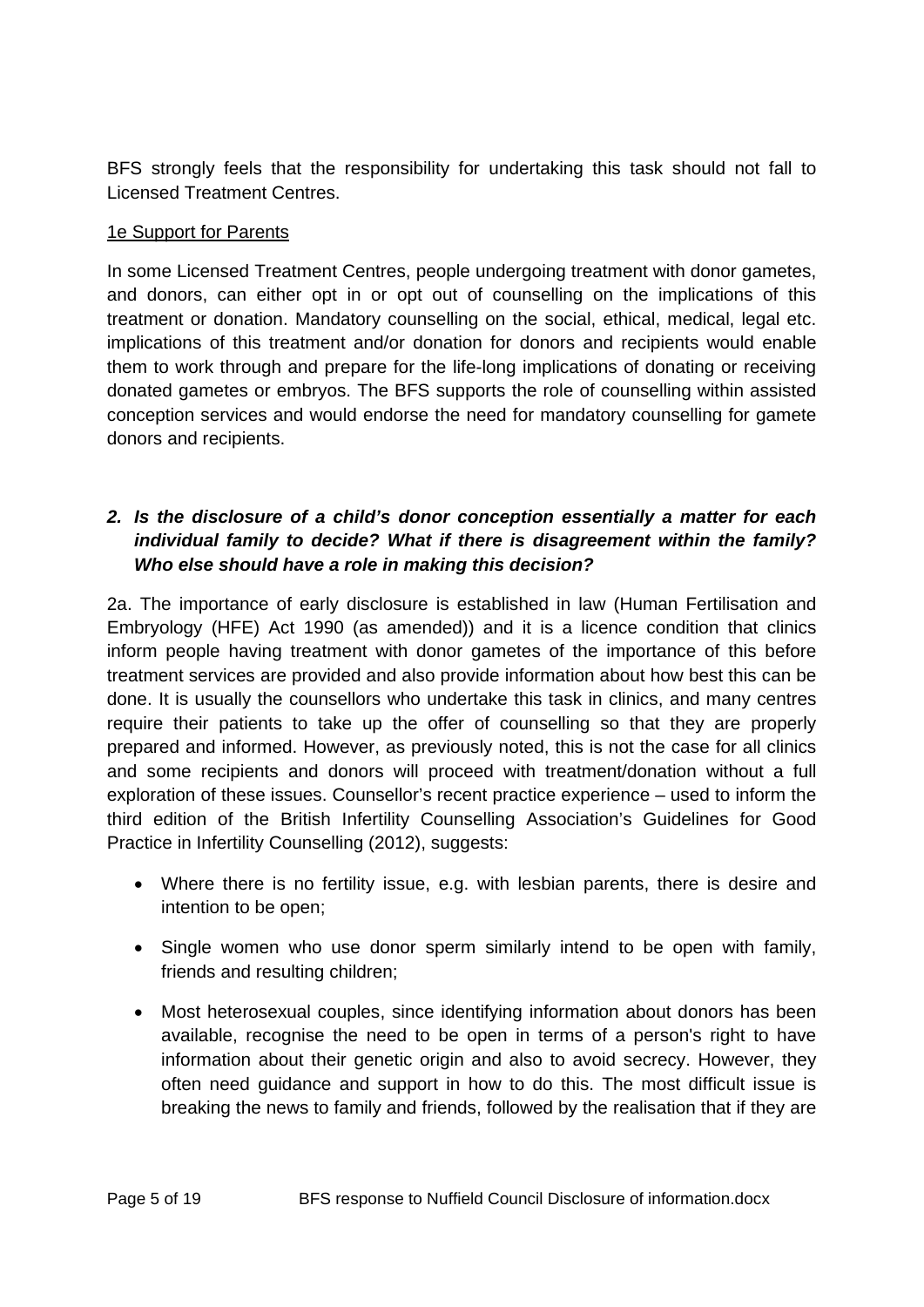open with their child, they then cannot control the information flow about their child's method of conception.

However, there appear to be gender issues that affect the degree of comfort a person feels about disclosure:

- Women recipients of donor eggs are sometimes unsure and want to explore the issues including how and when to disclose. They often feel comforted by the fact that they will carry the child and give birth to it. They will also often have discussed their fertility issue with family and friends and feel supported in their decision-making.
- Men however, in heterosexual relationships where donor sperm is needed seem to find the thought of disclosure particularly difficult as they are often quite traumatised from the discovery that they don't have any sperm. In many cases this leads to men having a sense of shame and embarrassment, low self esteem and a perception that they are less masculine than men who are able to have their own genetic children. Their female partners who have witnessed this decline in their male partner's emotional health often want to shield him from further hurt and distress and thus collude with the view of not disclosing donor conception to resulting children. Men are particularly reluctant to discuss their infertility with anyone and often their partner agrees not to talk to others about it, or they will agree on a 'story' to tell others in order to protect the male partner from anticipated negative reactions from others. Men often feel very isolated and their session with the infertility counsellor is sometimes the first time they are able to be open about their feelings and start to come to terms with their infertility.
- Most couples with support, good information and guidance conclude after counselling that they will be open.

2b The purpose of presenting this infertility counselling practice evidence is to suggest that:

- i. Disclosure is almost guaranteed when the use of donor sperm is for 'lack of male partner' reasons rather than infertility;
- ii. The reasons for intentional non-disclosure are very rarely to do with the welfare of any resulting children. The primary concern is to protect one or more parent from further distress;
- iii. Occasionally there are good 'child centred' reasons for non disclosure where it is perceived that significant harm could be caused by for example the child not being accepted into the extended family. These cases are rare;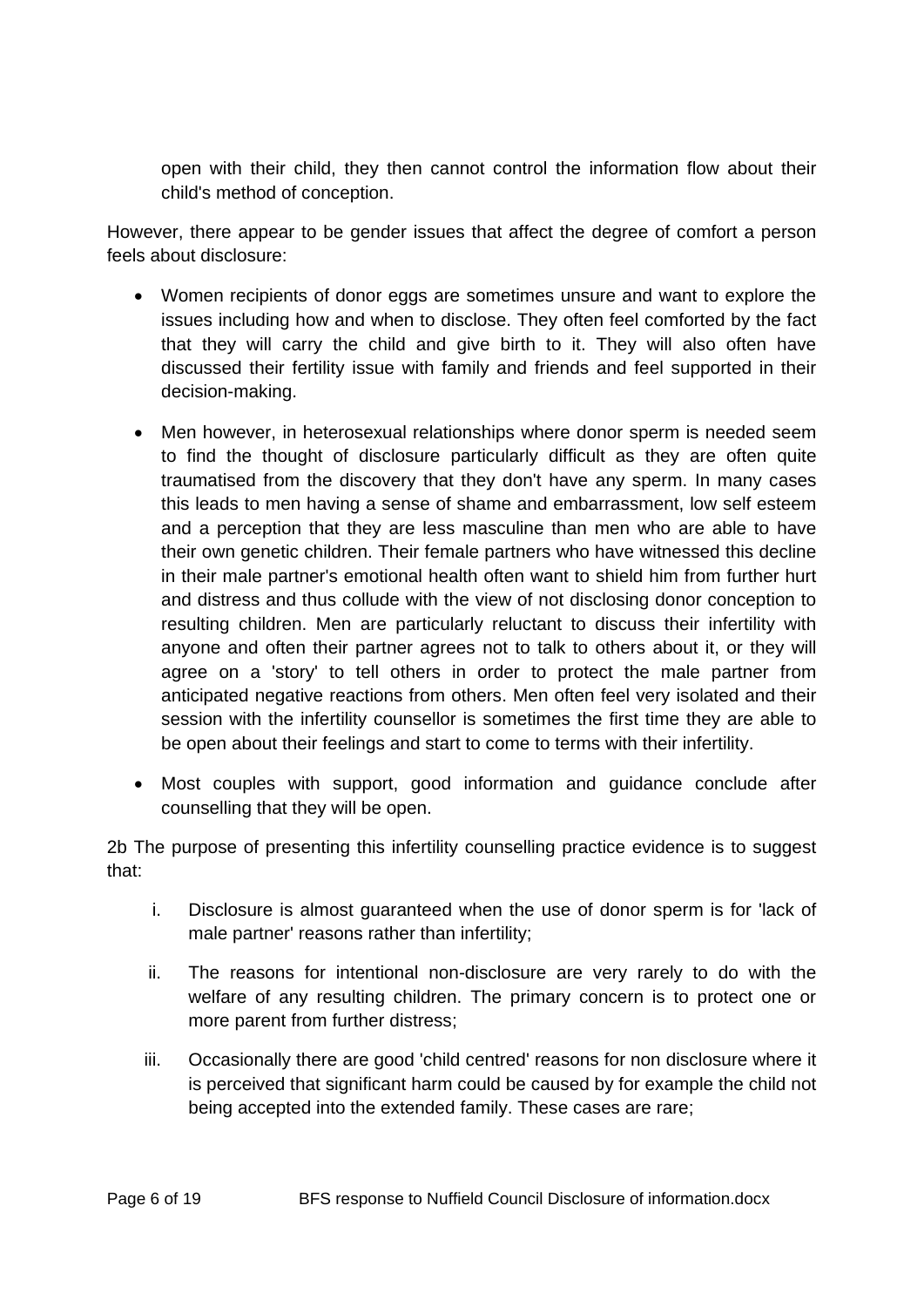iv. Following good information giving, support, opportunity to explore all the issues and practical guidance on how to disclose, most couples that engage in this process *intend* to be open;

It seems reasonable to conclude that if appropriate support, information and guidance is given to people when they embark on treatment, they are much more likely to disclose and so any further regulation or legal requirement to disclose would not be necessary. It is often the lack of opportunity for this support at the time of diagnosis, pre-treatment and after successful treatment that leads to parental decisions not to disclose. There is evidence in the literature that supports these findings from infertility counselling practice experience.<sup>10,11,12,13,14,15,16,17</sup>

2c Many potential parents make the decision about whether or not to be open even before the treatment outcome is known so that they are prepared to announce pregnancies with or without the information that donor gametes were used. With decisions made and agreed upon at such an early stage, it is then very difficult for the parent whose feelings have changed to undo what has already been done/said to others. This can lead to conflict within relationships that can be life-long.

If people started donor gamete treatment with the information that early disclosure is in the best interests of any resulting child (in most cases), and the appropriate support to enable them to do this well, disagreements and conflict within families about disclosure would be minimized. One of the roles of infertility counselling is to help couples, where they are being treated together, to come to a position where they are agreed on if, when and how to disclose.

2d It is important to include 'known sperm donors' in this discussion. The issues are often far more complex especially when donation of sperm has taken place outside a clinic setting where under current legislation, in some circumstances, the donor would be the legal father.

It is difficult to envisage how disclosure could be encouraged in these cases, as this would stray into other areas of family life where a child (and sometimes the social father) is led to believe that their social father is their genetic father. Where known donation occurs in a clinic setting, the same policy of mandatory counselling on the implications of this should apply.

2e In conclusion, the view of the BFS is that disclosure should be strongly encouraged and that all people undergoing treatment with donor gametes should have counselling on the implications of this treatment that includes the importance of early disclosure and an opportunity to explore how this could be done. The BFS believes that how and when disclosure occurs should be a matter for individual families, providing they have been given the appropriate support and information to enable them to do this in a way that is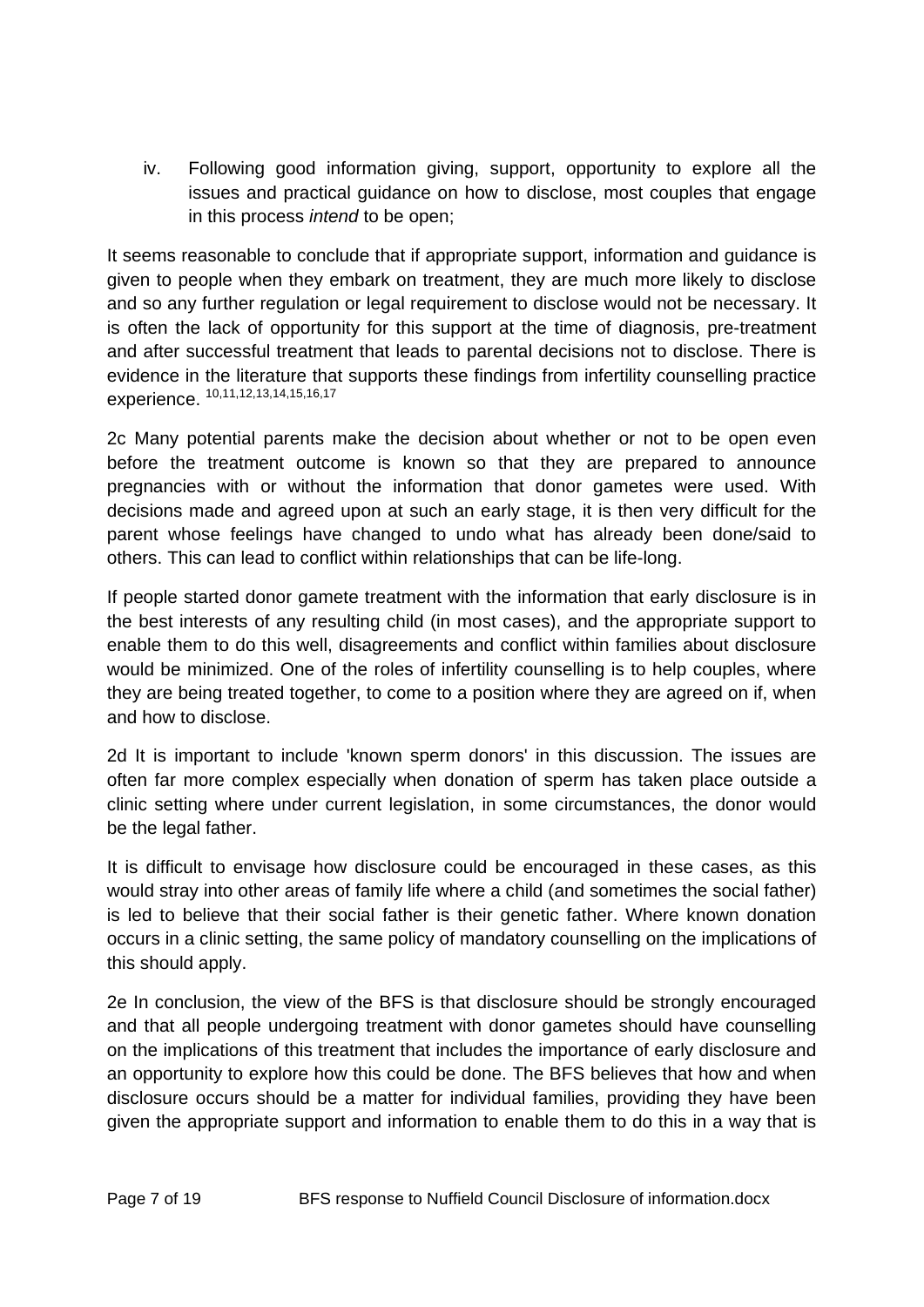beneficial for the whole family. The BFS does not consider that it is necessary or desirable to legislate for mandatory disclosure, but is open to further debate on this issue.

### *3. What information, if any, do parents need about a donor in order to enable them to carry out their parenting role? Please explain.*

3a Most prospective parents want as much biographical information about their donor as possible at the point of choosing their donor. Feedback from counsellors exploring the implications of donor conception treatment with patients suggests that parents want some or all of the following information:

- i. Why the donor chose to donate
- ii. How does s/he feel about future contact?
- iii. What s/he looks like
- iv. His/her first name
- v. Is there any family history of inheritable diseases?
- vi. How old is s/he?
- vii. Does s/he have any children?
- viii. How big is his/her family?
- ix. What does s/he do for a living?
- x. What sort of traits has s/he inherited from his/her family?
- xi. What level of education has s/he attained?
- xii. Does s/he live locally? I.e. are our paths likely to cross and what are the chances of our donor-conceived children meeting other children from the same donor?
- xiii. How many other people has s/he donated to?

Some or all of the above information helps parents at this stage to be confident about their choice of donor and enables them to have confidence in being able to defend their choice of donor should their offspring ask them why they chose that particular person.

Patients report to counsellors that lack of information causes them great anxiety both in relation to the characteristics their child may have and what their child may feel if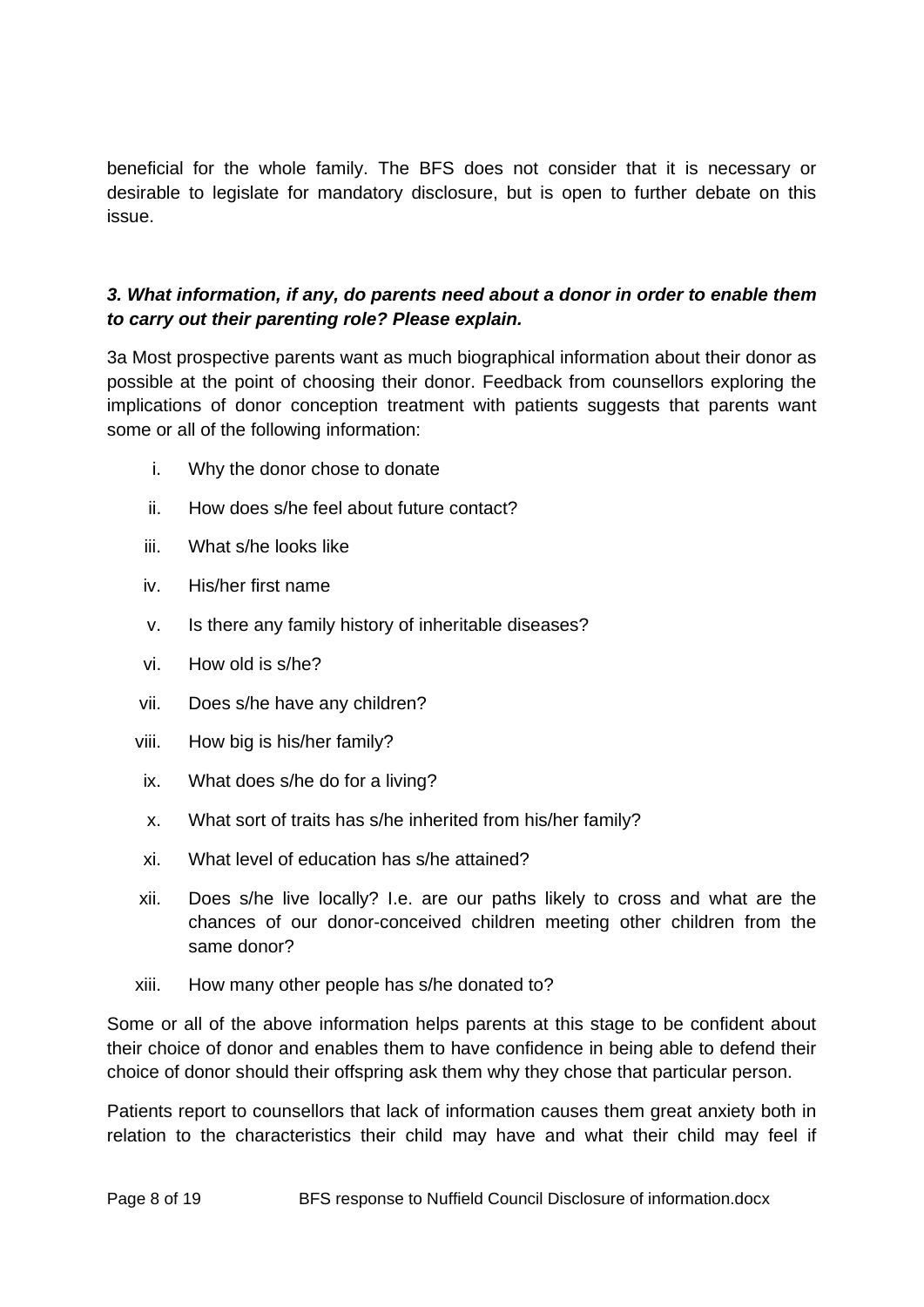information is lacking. The former is true even when they are undecided about telling the child or believe they will not do so.

There is a lack of studies focusing on the information needs of parents. However, some studies <sup>5,18,19</sup> have investigated what information donor-conceived offspring need/want and it is reasonable to conclude that parents would want to be in a position to supply as much of this information as possible to their child/ren.

3c Consanguinity between donor offspring is a concern for parents particularly when they intend to continue to live in the area near the clinic where they are being treated. This concern has been expressed on many occasions during implications counselling sessions with patients. There is some evidence that donor offspring share this concern and that this is one of the reasons cited for donor offspring seeking the identity of and/or contact with their donor and/or donor siblings.  $5, 20,21,22$ 

3d Single heterosexual women have reported that it is important to them that the sperm donor is someone that they could imagine choosing as a partner. One study demonstrates that there is a correlation between a woman's choice of donor and their choice of long-term partner.  $23$ 

Most single heterosexual women are not choosing donor sperm in preference to a partner, but because they do not have a partner at the time when their fertility is likely to be deteriorating. Good biographical information is very important to these women in choosing a sperm donor.

3e Parents also report that they want easy access to information so that they can have it all to hand to answer their child's questions in the future. Many cannot contemplate a future where they are unable to answer their child's questions. Again, knowledge that disclosure early in a child's life is recommended has led to prospective parents wanting biographical information about the donor from the outset so that they can become familiar with it and be prepared to share details about the donor in layers as the child grows up.

# *4 What information might a donor-conceived person need about the donor, either during childhood or once they become adult? Please explain.*

4a It is important to recognise that donor offspring's' need for information changes over time. For example, biographical information about the donor is likely to be much less important in early childhood than medical information. Distinction needs to be made between information that is essential to donor offspring – this would include the medical history of the donor and their family, and information that is considered important.<sup>19</sup> In one study, donor- conceived offspring ranked name (61%), health (48%) and information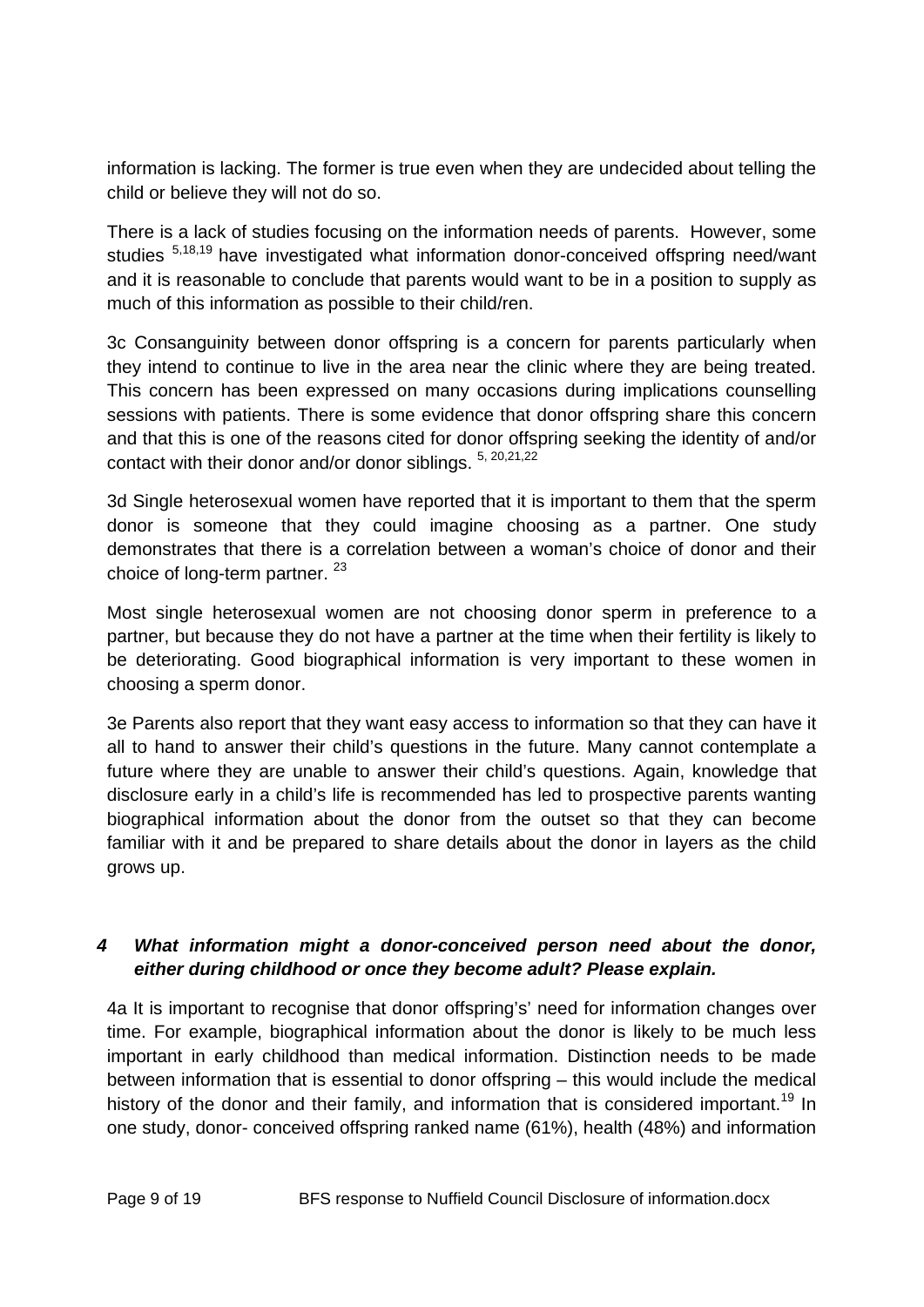about the donor's family (39%) as the three most important pieces of biographical information that should be available to them. $5$ 

# *5. How significant is information about the medical history of the donor and the donor's family for the health and wellbeing of donor-conceived offspring? Do you know of any examples or evidence in this area?*

5a The BFS's view is that this can be very significant – over and above all other information that donor's provide. UK Donor link reports from its practical experience of supporting Registrants who discovered the fact of their donor conception late in life, that the historical prevalence of non-disclosure has had detrimental affects on the health and decision-making of donor-conceived offspring. For example where their father is known to have had cancer, or other diseases that can be linked to genetics, sperm donorconceived offspring have incorrectly believed that they are at a greater risk of cancer etc. Access to medical history is becoming increasingly important, as more developments in genetic causes or propensity of particular genes to increase the likelihood of disease, become known. There are already cases, reported by UK Donor Link, where donor-conceived offspring have undergone invasive tests based on their social father's medical history, which were unnecessary.

# *6. Where information about inherited medical risk becomes apparent after donation has taken place, who should be told, and by whom?*

6a Firstly, it is important to establish the principle that donor-conceived people or their parents if they are minors, have a right to this information whether or not the parents have disclosed, or intend to disclose, their origins. A list of notifiable conditions could be drawn up and all donors be given this list at the time they donate. There may also be a need to link the medical records of donors with the records of donor-conceived offspring so that medical professionals can notify the authorities – currently the HFEA, who would then be responsible for passing this information on. Medical information that comes to light over time is as important as the medical history of donors that is disclosed at the time of donation. It is already established that donor-offspring need/want/have a right to this initial medical information and systems need to be in place to ensure that updated information can be passed on. Again, the systems in place for donor-conceived people relating to donor's medical history are based on prevailing attitudes and knowledge from many years ago. Medical advances and the continual discoveries of measures to prevent or delay the onset of certain diseases, mean that to deny donor offspring access to on-going medical information about their donors is unethical.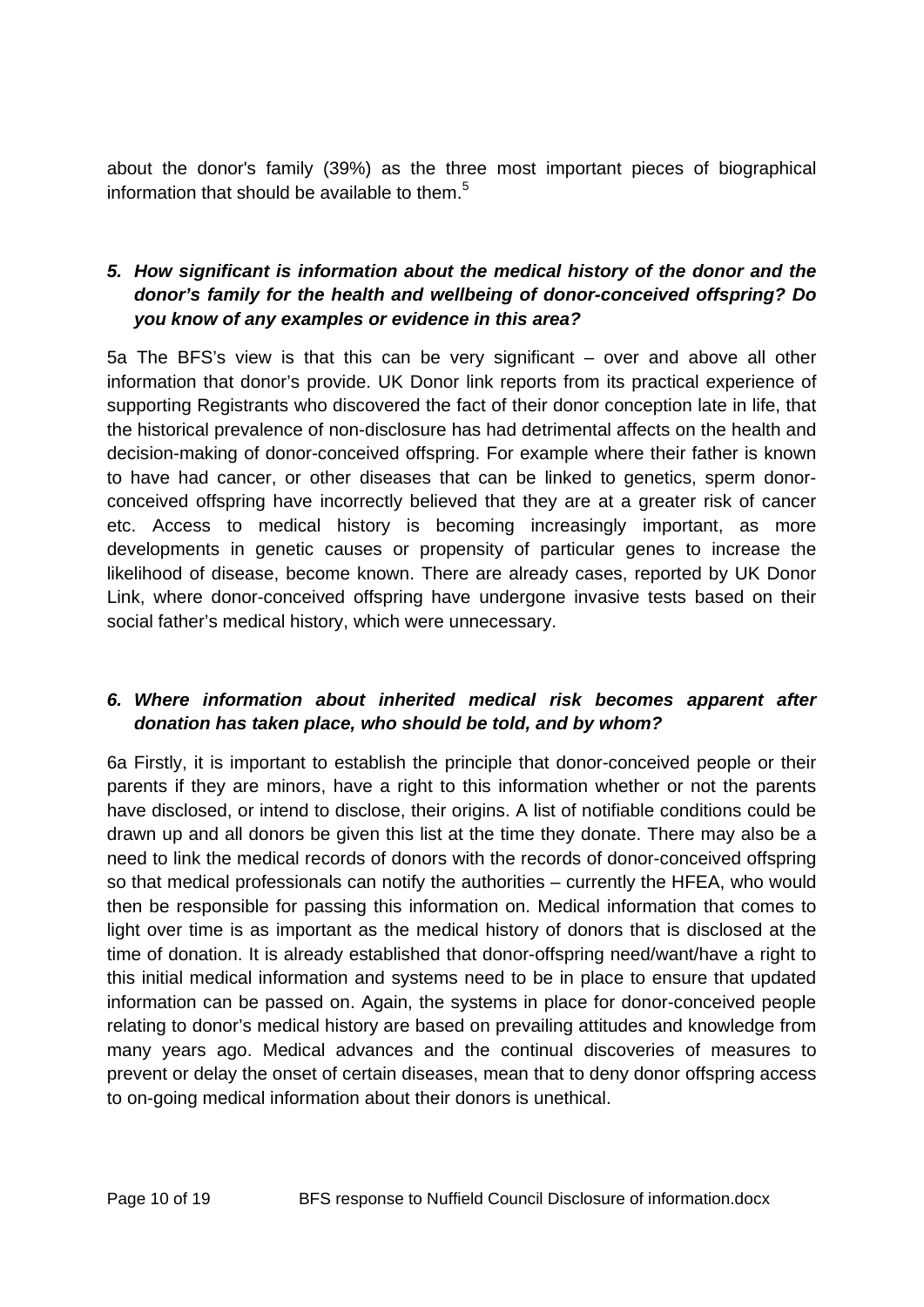6b The welfare of donors needs to be taken into consideration and account must be taken of their needs especially if they, or a member of their family, have been diagnosed with life limiting conditions. It would not be a priority for them to consider the needs of donor-conceived offspring at this time and therefore it makes sense for the system of notification to bypass donors entirely and be the role of medical professions and ultimately the HFEA or whichever organisation holds the Donor Register in the future.

6c If a medical condition becomes apparent in donor offspring, then in exactly the same way, donors should be informed of this. Where donor-conceived children are born with inherited conditions, it would be unethical not to inform donors, whether or not they had disclosed the fact that they had donated to their family, as this knowledge would prompt donors and their own children to have tests. If the donor does not have children at the time this information comes to light, it is essential that s/he be informed to enable investigations and decisions to be made about the possibility of preventing transmission of the condition to any children s/he may have in the future.

6d The availability of recognised donor conception support services, including access to counselling, is important to help all people affected by any information that comes to light at a later date.

The BFS would welcome a review on how updated medical information about donors could be communicated to their donor-conceived offspring and vice versa.

# *7. What is the impact on donor-conceived offspring of finding out about their donor conception at different ages: for example medically, psychologically and socially? Do you know of any examples or evidence in this area?*

7a If, as in all other UK children's legislation, the welfare of donor-conceived children is deemed to be paramount, then children need to be told about their donor conception at an early age.

7b It is now established in law and incorporated into the HFEA Code of Practice (8th edition) that:

*20.7 The centre should tell people who seek treatment with donated gametes or embryos that it is best for any resulting child to be told about their origin early in childhood. There is evidence that finding out suddenly, later in life, about donor origins can be emotionally damaging to children and to family relations.* 

*20.8 The centre should encourage and prepare patients to be open with their children from an early age about how they were conceived. The centre should give patients information about how counselling may allow them to explore the*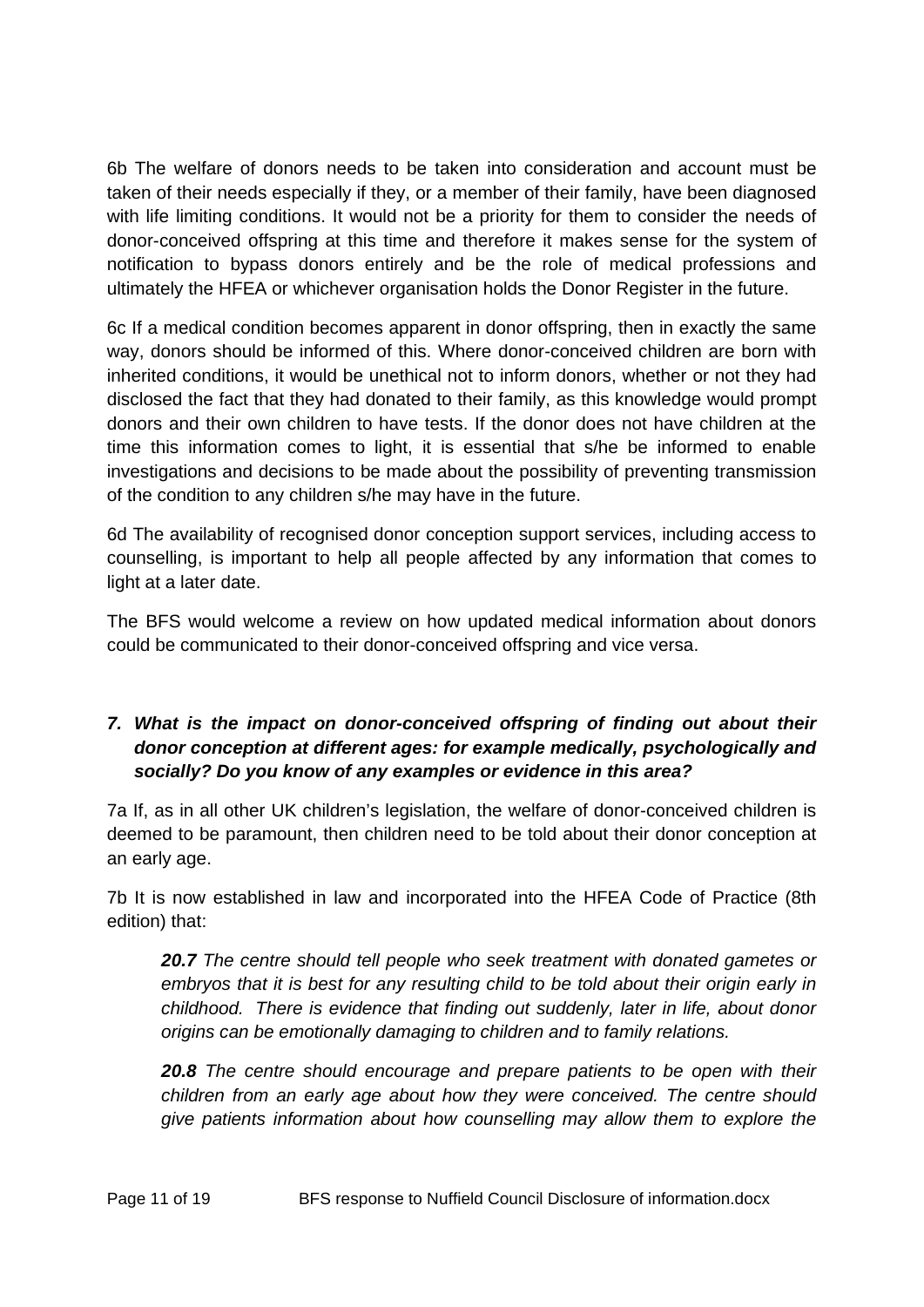*implications of treatment, in particular how information may be shared with any resultant children* 

7c There is evidence of psychological distress and damage to family relationships, where donor-conceived people were either told later in life or discovered that they were donor-conceived by accident.<sup>10,12,24,25,</sup> Parents rarely regret telling their children in infancy. For example, Scheib, Riordan and Rubin $18$  reported that early disclosure was generally associated with 'neutral' to 'positive' impact on parent-child relationships, but others often regret not telling and live with considerable distress about the secrecy for the rest of their life. Similarly donor-conceived people rarely report harm when they have been told in infancy, but others often report significant psychological distress when they have found out later in life.

7d From the studies available – see 7c, there is no evidence that early disclosure is problematic, but it seems that because young children cannot fully grasp what donor conception is, there is a need for disclosure to be an evolving process rather than a one off event.<sup>26</sup>

7e From a medical point of view, as discussed above, the consequences of late disclosure or discovery are profound including undergoing un-necessary tests, not undergoing necessary tests and making decisions not to have children because of possible inheritance of social mother or father's medical condition/disability.

# *8. What is the impact on donor-conceived offspring of making contact with either the donor or any previously unknown half siblings? Do you know of any examples or evidence in this area?*

8a UK Donor link, the Donor Sibling Registry and the Donor Conception Network all have examples and evidence of the impact of making contact with donors or half siblings. There are several studies available at www.donorsiblingregistry.com that recount the experiences of donor-conceived people making connections with previously unknown half siblings and donors. However, no 'case' is identical and the reasons that donor-conceived people search for donors and siblings has to be taken into account when considering the impact. These case examples and studies show that donorconceived people have very different expectations of contact, which are not necessarily the same as their donors' or half siblings'. For example, some simply want to see what the donors/half siblings look like whereas others hope for an on-going relationship. These different expectations of contact will dictate whether the resulting contact is perceived as a positive, neutral or negative experience. The BFS has long supported the idea of setting up of a nationally funded intermediary service to provide professional support to all parties involved.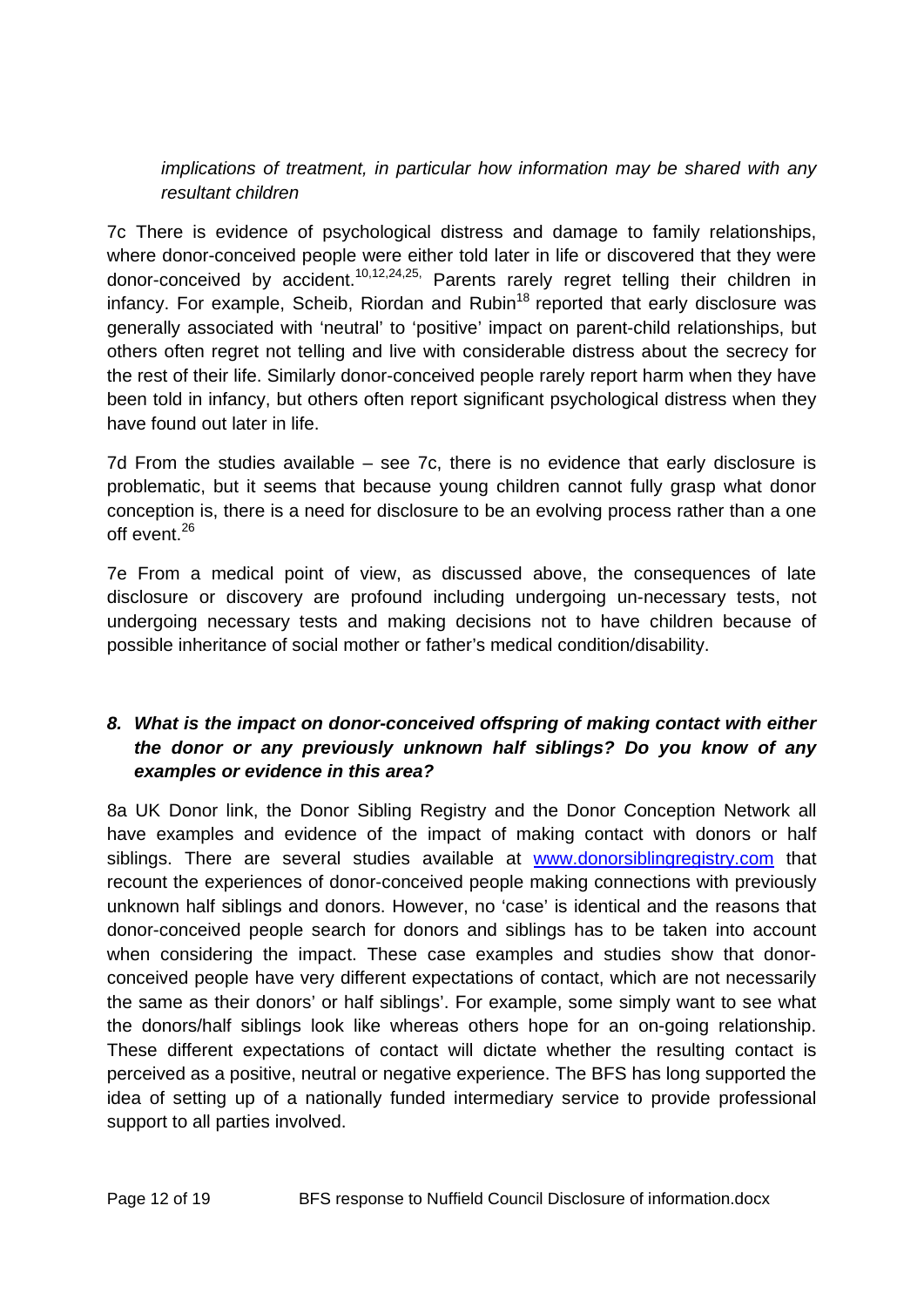#### *9. What interests do donors and donors' families have in receiving any form of information about a child born as a result of the donation?*

9a Contact is not just desired by donor-conceived people. Sometimes the donors and families of donors will have an interest and this can carry on through future generations of the family. There is little evidence available about the attitudes of donors' families towards receiving information about donor offspring.

9b Currently, the donor's own children are not allowed to register on the HFEA administered Donor Sibling Register. Although this does protect the right of the donor not to be identified if s/he donated prior to 2005, it does not take into account the information needs of the donors' children to make contact with their half siblings. In the context of decisions and recommendations about the information needs of all those affected by donor conception, the needs of the donor's own children must also be considered. Again there is little research evidence in this area.

9c There has also been little research on the post donation information needs of donors. One study looked at donors' experiences of donating anonymously and deciding subsequently to become identifiable to their offspring<sup>27</sup>. Another elucidated some of the on-going information needs of donors in the context of their views on the use of a Voluntary Register<sup>28</sup>. There is evidence in Australia that Public Awareness Campaigns result in a significant interest in past donors wanting to become identifiable, which gives an indication that donors are interested in the outcome of their donations.

9d The small numbers of donors in the past who engaged in pre-donation counselling on the implications of donating has led to many being unaware that they have a right to know about the existence of children born from their gametes. Donors also do not have readily accessible support services available to them if they need help to tell their family at a later date e.g. when they enter into a long term partnership and are considering having children of their own.

9e Feedback from infertility counselling practice suggests that most altruistic egg donors do want to know the outcome of donation and have an interest in future contact. Women who egg share on the other hand can feel quite differently: many express a wish pretreatment not to know the outcome and to not have any further involvement in the recipient's life. Inevitably their primary concern is to have a child of their own and at the pre-treatment stage, they often cannot accommodate any feelings they may have towards resulting donor-conceived offspring.

9f The issues are far more complex when the recipient knows the donor. Recent legal cases have highlighted that some 'known donors' do have an interest not only in receiving information about donor-conceived children, but being involved in their life.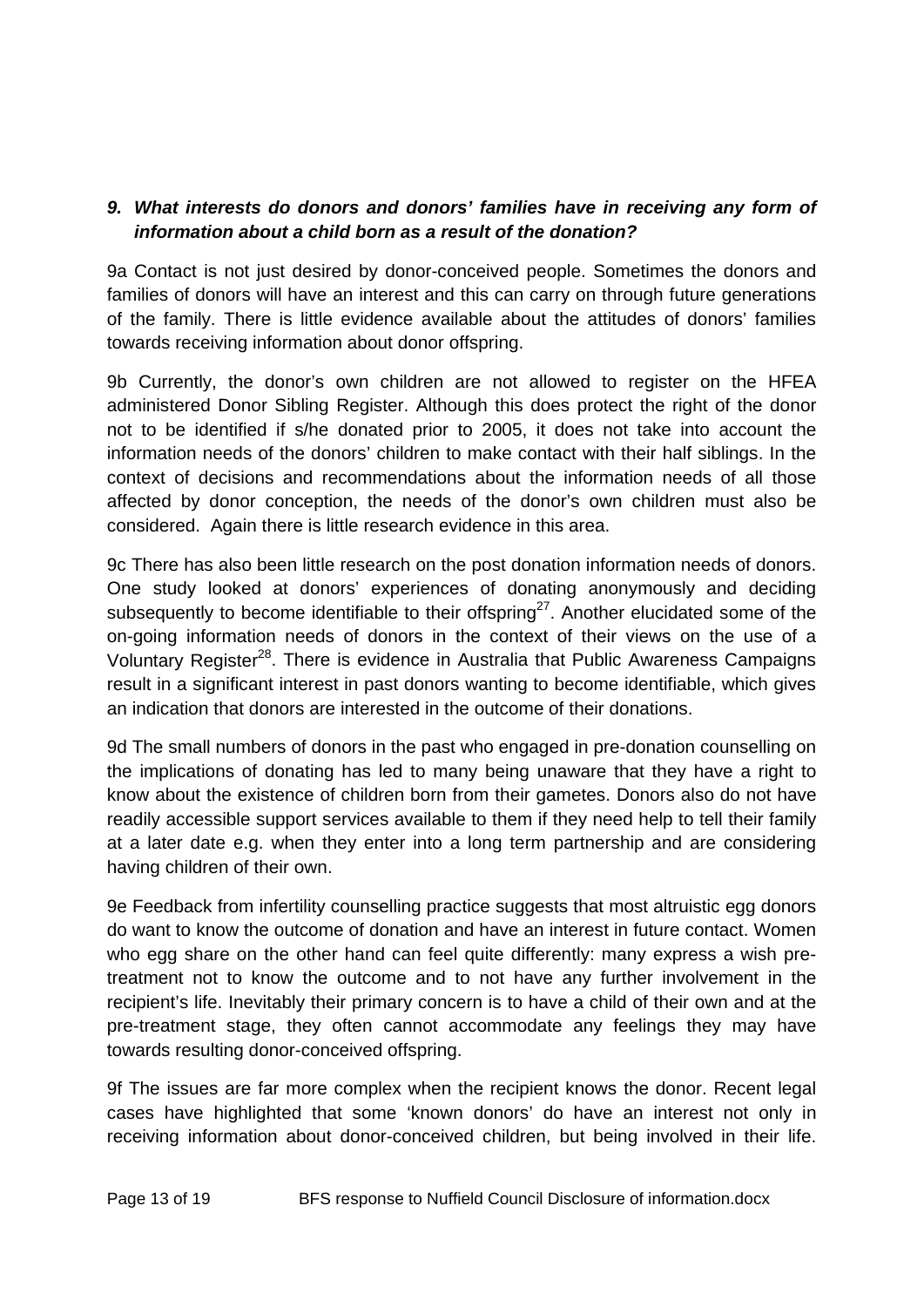Parents also need guidance and support on how to manage the known donor situation both in terms of the needs of the donor for information about the child and vice versa.

9g The information needs of surrogates and their families must also be considered whether or not the child was conceived with the surrogate's eggs. Further research is needed into what on-going information should be available for surrogates about the child they carried and also what reciprocal information about the surrogate should be available for the child. With an increase in surrogacy arrangements with women living outside the UK, and the legal complexities associated with this, there could be a situation developing where the long term interests of children being born from a foreign surrogacy arrangement are not being attended to.

# *10. What responsibilities arise in connection with the disclosure of information? Where do these responsibilities lie? (For example with government, fertility clinics, professionals or families?)*

10a In terms of child welfare, family welfare and adult mental health, there is a case to be made for the government to acknowledge the responsibility it has to all people affected by donor conception. Fertility Clinics also have a responsibility to acknowledge the life-long implications of family creation through donor conception and to ensure that processes are in place at the donation and treatment stage to assist patients and donors in meeting the long term needs of all who are affected. This includes proper access to pre-treatment and to time limited post-treatment counselling for everyone involved in donor conception, and support and guidance to donors to assist them in providing good quality information.

10b The primary responsibility rests with parliament to legislate to bring donor conception into line with all other UK children's legislation in determining children's rights to information about their identity as paramount. From this, government agencies would be primarily responsible for setting up the systems and processes required to collect, maintain and enable access to the information required for disclosure to parents, donorconceived people, donors and their families, and surrogates, and for ensuring that appropriate support services are available.

10e It makes sense for UK fertility clinics to continue to be responsible for the collection of information about donors and recipients and for passing this on to the appropriate authority. Donors need to be given information about how to update their medical, social and family history and under what circumstances it would be appropriate to do this. Subsequent updates from donors could be collected centrally to bypass further contact with the fertility clinic.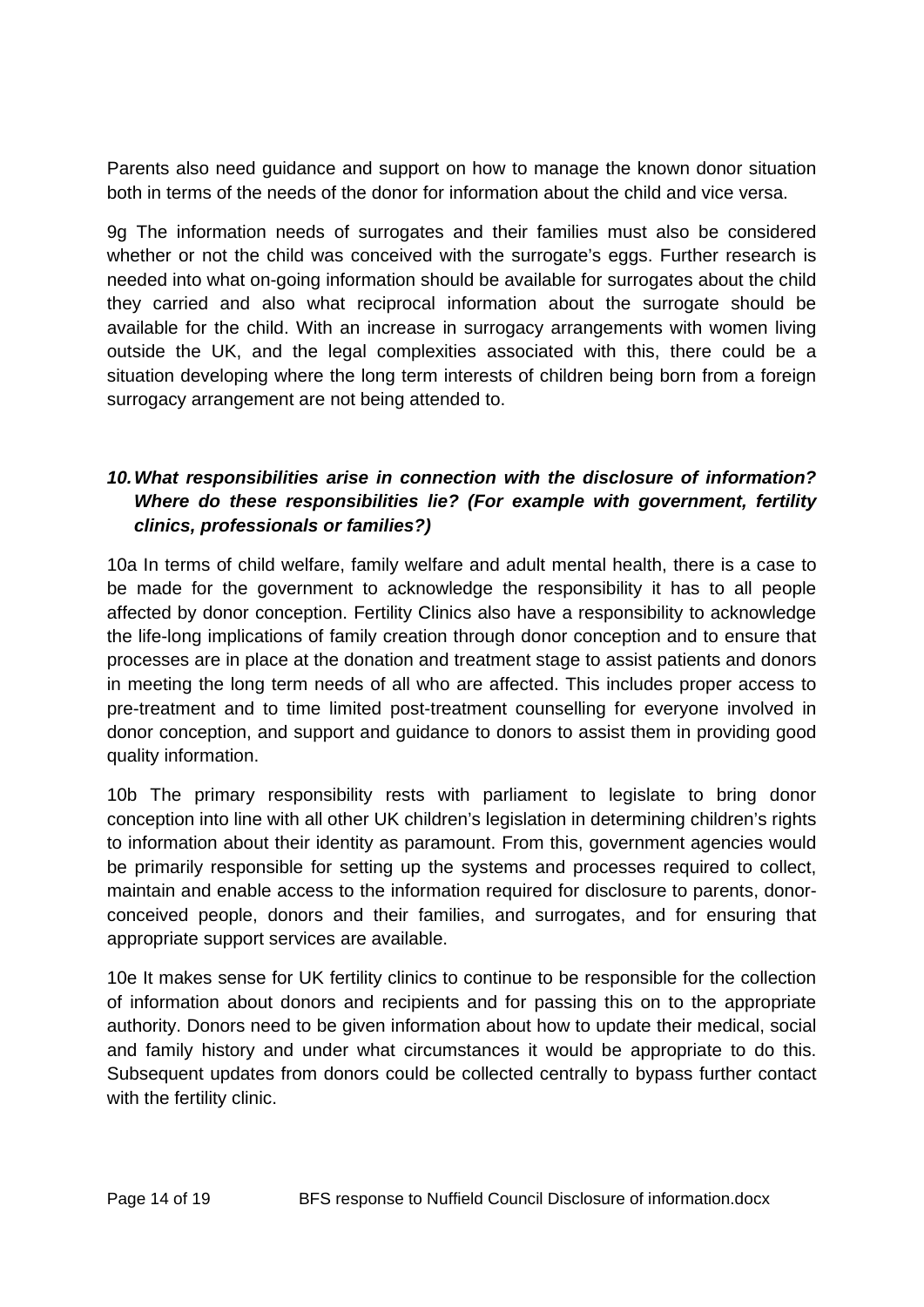10f Consideration must also be given to the information needs of children conceived as a result of assisted donor conception treatment in non-UK fertility Clinics, but who are born in the UK.

10g There may be a role in the future for ante natal services to be involved in advising pregnant women of their responsibility to submit any information they have about their non-UK donor conception treatment to a central Register.

The BFS would support debate on how the needs of all stakeholders could be met in the future.

#### *11. What support is required in connection with these responsibilities?*

- i. The BFS feel that the introduction of a national support network delivered by appropriately trained professionals for all who are affected by donor conception to include intermediary services, professional support workers and counsellors is required.
- ii. The BFS feel that fertility clinics should be given adequate support to ensure people undertake mandatory pre-treatment/donation counselling in preparation for the lifelong responsibilities they are considering.
- iii. The BFS feel that there should be funding for a professionally led voluntary Register for people affected by donor conception prior to 1991
- iv. The BFS feel that the following support should be made available:
- v. The BFS feel that the setting up of networks for the growing number of families who want to make contact with donor-conceived half siblings as their children are growing up rather than after the age of 18 should be supported – similar to the US based Donor Sibling Registry, which currently has in excess of 36,000 registrants.
- vi. The BFS feel that there should be publicising of where to get information from Donor Registers
- vii. The BFS feel that there should be appropriate support available for people seeking information from the Registers.

# *12. Do you have any other comments? Please highlight any relevant areas you think we have omitted, or any other views you would like to express about information disclosure in the context of donor conception.*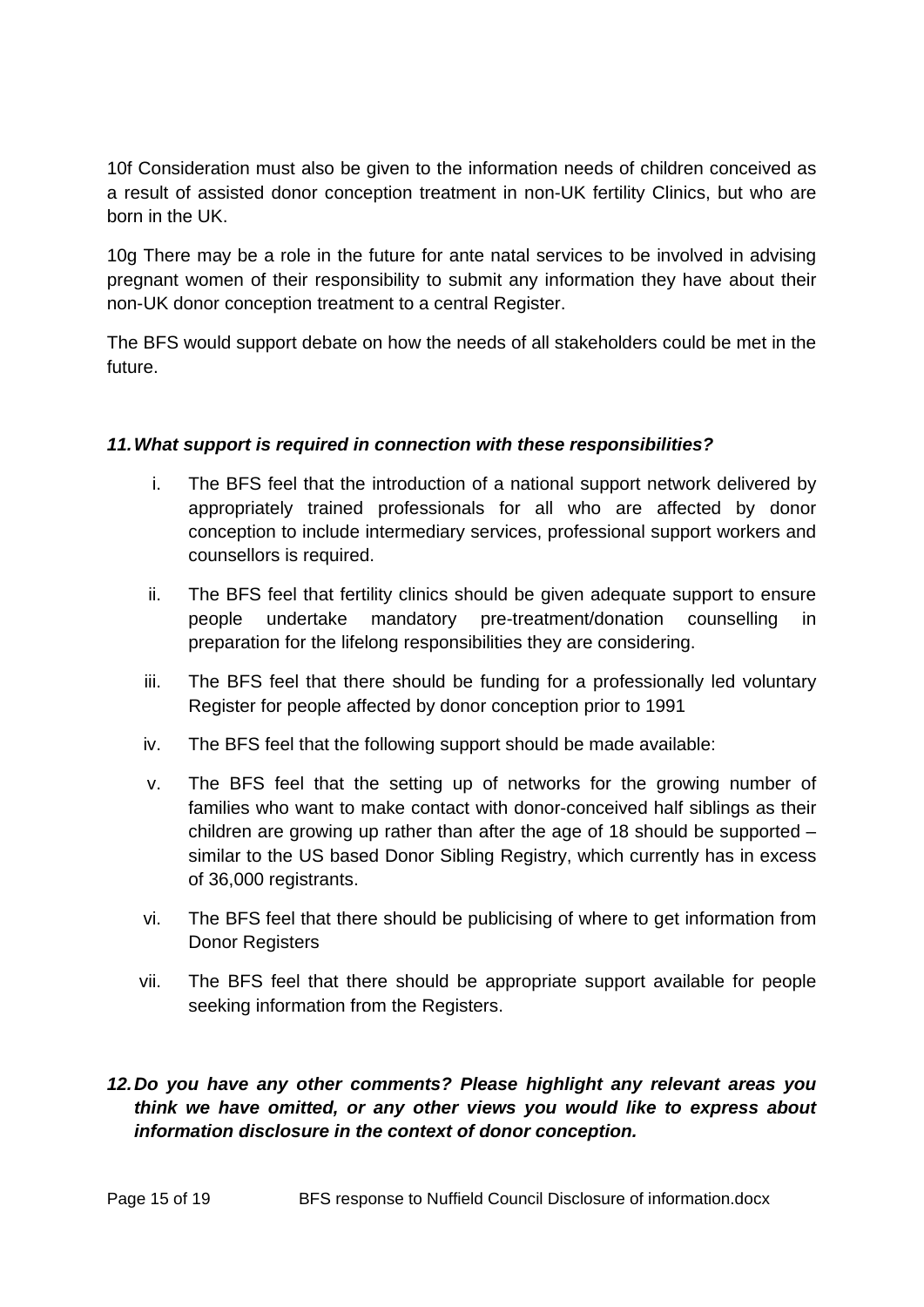Australia seems to be leading the way in reviewing how the whole field of donor conception can be developed to improve the life long experiences of all who are affected<sup>9</sup>. The UK needs to review the evidence that is being produced and capture good practice to ensure every child born as a result of donated gametes or embryos has the best outcome. In additional to clinical experience, particularly of infertility counsellors, the following references were cited:

- 1. Crawshaw M & Marshall L (2008) Practice experiences of running UK Donor Link, a voluntary information exchange and contact register for adults related through donor conception' Human Fertility 11(4): 231-237.
- 2. Daniels, K., & Meadows, L. (2006). Sharing information with adults conceived as a result of donor insemination. Human Fertility, 9(2), 93-99
- 3. Daniels, K. (2007). Anonymity and openness and the recruitment of gamete donors. Part 1: Semen donors. Human Fertility, 10(3), 151-158.
- 4. Daniels, K. Anonymity and openness and the recruitment of gamete donors. Part 2: Oocyte donors. Human Fertility, 10(4), 223-231.
- 5. Rodino I, Burton P, Sanders K, "Donor Information Considered Important to Donors, Recipients and Offspring: An Australian Perspective" (2011) 22 Reprod BioMed Online 303
- 6. 'Opening the Record' 'Planning the provision of Counselling to people applying for information from the HFEA Register – Report of the HFEA Register Counselling Project Steering Group' Oct 2003 BICA Publications
- 7. Landau R. The management of genetic origins: secrecy and openness in donor conception in Israel and elsewhere. (1998) Human Reproduction vol 13 no 11
- 8. Adair V, Purdie A, "Donor Insemination Programmes With Personal Donors: Issues of Secrecy" (1996) 11 Hum Reprod 2558
- 9. Parliament of Victoria, Law Reform Committee: Inquiry into Access by Donor-Conceived People to Information about Donors – Final report ISBN – 978-0- 9807201-6-7
- 10. Jadva V, Freeman T, Kramer W and Golombok S, The experiences of adolescents and adults conceived by sperm donation: comparisons by age of disclosure and family type. (2009) Human Reproduction doi: 10.1093/humrep/dep110.
- 11. Paul, M.S. & Berger, R. (2007, 9). Topic avoidance and family functioning in families conceived with donor insemination. Human Reproduction, 22, 2566-2571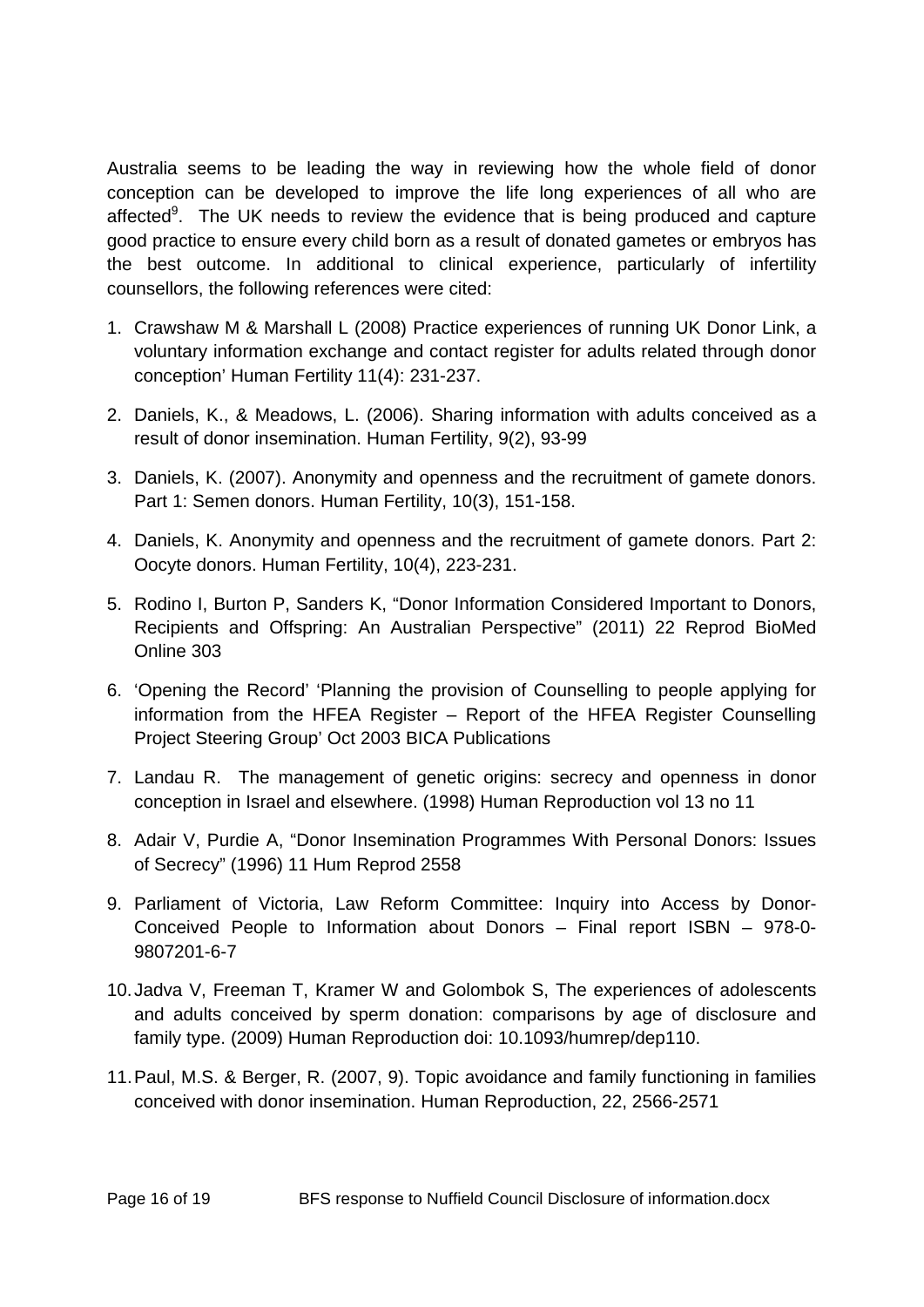- 12. Beeson D, Jennings P, Kramer W, "Offspring Searching for their Sperm Donors: How Family Type Shapes the Process" (2011) 26 Hum Reprod 2415
- 13. Scheib J, Riordan M, Rubin S. Choosing identity release sperm donors: the parents' perspective 13–18 years later. Hum Reprod 2003; 18:1115-1127
- 14. Murray C, Golombok S. Going it alone: solo mothers and their infants conceived by donor insemination. Am J Orthopsychiatry 2005; 75:242-253
- 15. Godman, K., Sanders, K., Rosenberg, M., Burton, P., 2006. Potential sperm donors', recipients' and their partners' opinions towards the release of identifying information in Western Australia. Hum. Reprod. 21, 3022-3026.
- 16. Lalos, A., Gottleib, C, Lalos, 0., 2007. Legislated right for donor-insemination children to know their genetic origin: a study of parental thinking. Hum. Reprod. 22, 1759- 1768.
- 17. Lalos, A., Lalos, O., Jacobsson, L. et al. (1986) Depression, guilt and isolation among infertile women and their men. J. Psychosom. Obstet. Gynaecol. 5, 197–206
- 18. Scheib, J.E., Riordan, M. & Rubin, S. (2005). Adolescents with open-identity sperm donors: Reports from 12-17 year olds. Human Reproduction, 20, 239-252.
- 19. Mahlstedt P, LaBounty K, Kennedy T, "The Views of Adult Offspring of Sperm Donation: Essential Feedback for the Development of Ethical Guidelines Within the Practice of Assisted Reproductive Technology in the United States" (2010) 93 Fertil Steril 2236;
- 20. Janssens PMW, Nap AW, Bancsi LFJMM. "Reconsidering the number of offspring per gamete donor in the Dutch open-identity system" (2011) 14 Hum Fertil 106.
- 21. Jadva V, Freeman T, Kramer W and Golombok S, Offsprings' experiences of searching for and contacting their donor siblings and donor. RBM (Reproductive Bio Medicine) online, (2010) March 2010
- 22. Cushing A, "'I Just Want More Information About Who I Am': The Search Experience of Sperm-Donor Offspring, Searching for Information About their Donors and Genetic Heritage" (2010) 15 Inf Res 428
- 23. Scheib, Joanna Eva, "The Psychology of Female Choice in the Context of Donor Insemination" (1996). Open Access Dissertations and Theses. Paper 2952.
- 24. Turner AJ, Coyle A, "What Does it Mean to be a Donor Offspring? The Identity Experiences of Adults Conceived by Donor Insemination and the Implications for Counselling and Therapy" (2000) 15 Hum Reprod 2041;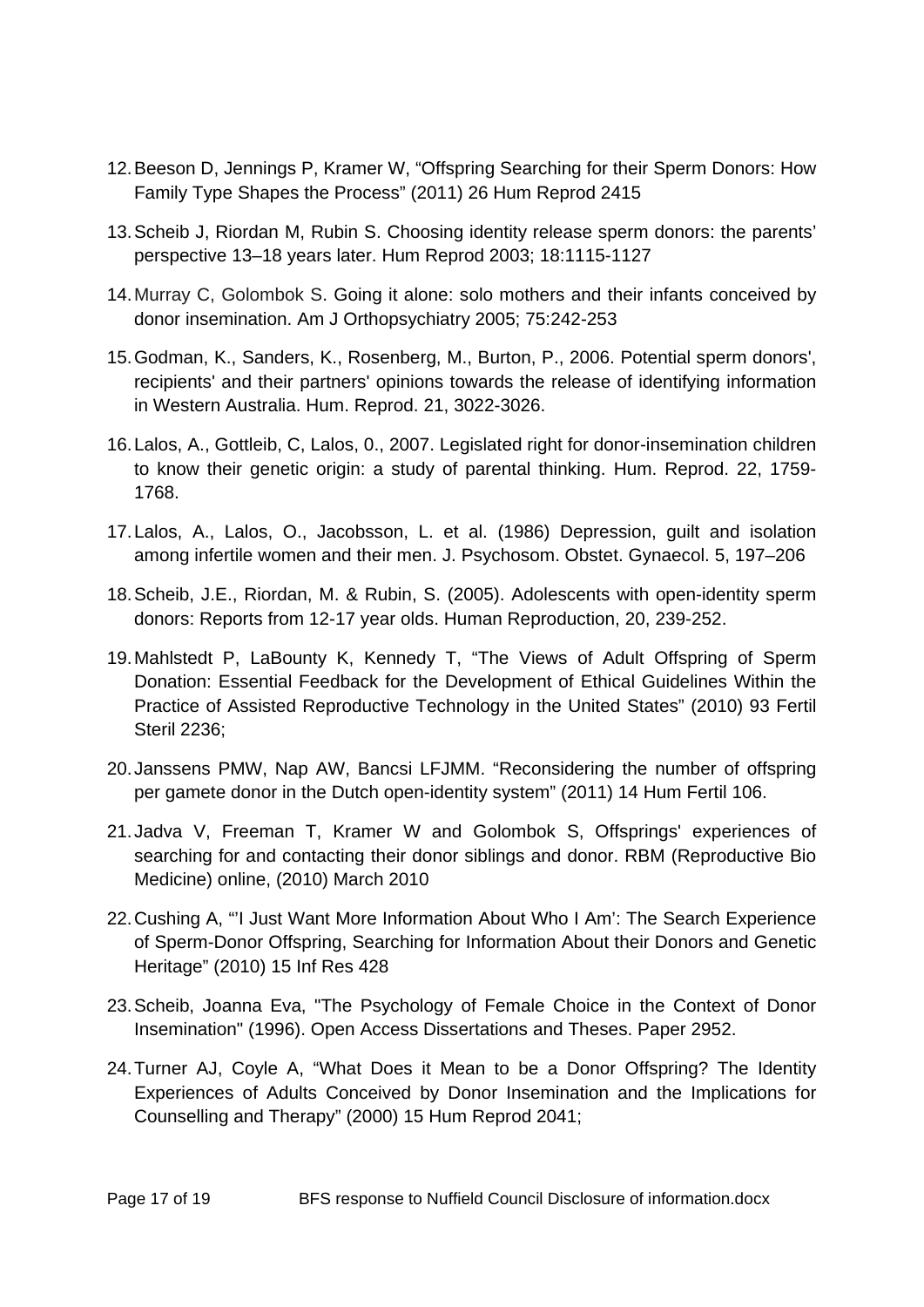- 25. Kirkman M, "Parents' Contributions to the Narrative Identity of Offspring of Donor-Assisted Conception" (2003) 57 Soc Sci Med 2229;
- 26. Blake L, Casey P, Readings J, Jadva V, Golombok S, "'Daddy Ran out of Tadpoles': How Parents Tell their Children that they are Donor Conceived, and What their 7 Year Olds Understand" (2010) 23 Hum Reprod 2527
- 27. Jadva V., Freeman T., Kramer W., and Golombok S. Sperm and oocyte donors' experiences of anonymous donation and subsequent contact with their donor offspring. Hum. Reprod. (2011) 26(3): 638-645
- 28. Crawshaw M, Blyth E & Daniels K (2007) Past semen donors' views about the use of a voluntary contact register. Reproductive BioMedicine Online 14(4): 411-417.